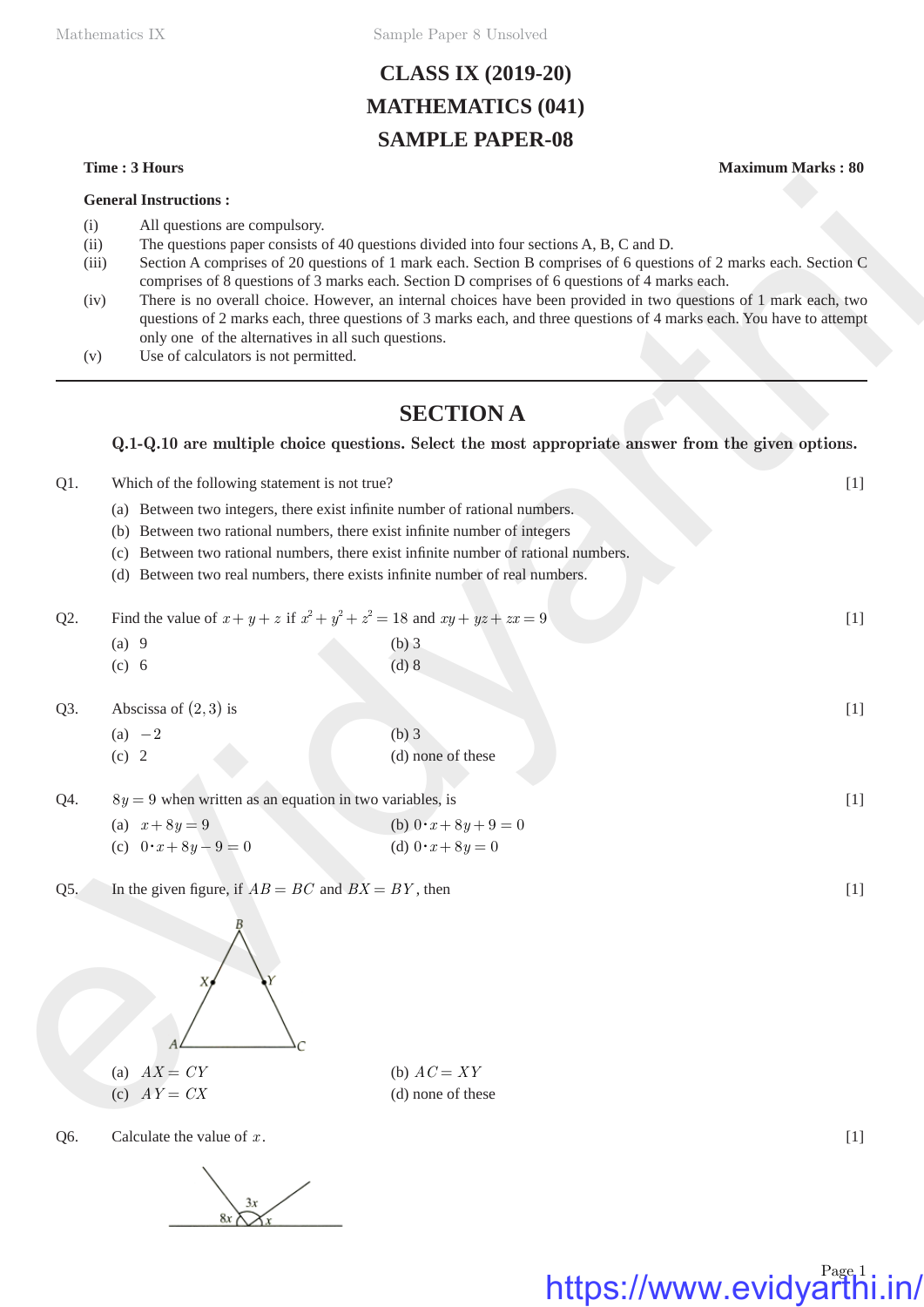Mathematics IX Sample Paper 8 Unsolved

| (a) $270^{\circ}$ | (b) $70^\circ$ |
|-------------------|----------------|
| (c) $15^{\circ}$  | (d) $45^\circ$ |

Q7. In  $\triangle ABC$ , if  $\angle C > \angle B$ , then [1]

| (a) $BC > AC$ | (b) $AB > AC$ |
|---------------|---------------|
| (c) $AB < AC$ | (d) $BC < AC$ |

| (a) $2\sqrt{21}$ cm <sup>2</sup> | (b) $21\sqrt{2}$ cm <sup>2</sup> |
|----------------------------------|----------------------------------|
| (c) $22\sqrt{3}$ cm <sup>2</sup> | (d) $23\sqrt{3}$ cm <sup>2</sup> |



- (a)  $x = 90^{\circ}, y = 60^{\circ}$
- (b)  $x = 75^{\circ}, y = 30^{\circ}$
- (c)  $x = 65^\circ, y = 90^\circ$
- (d)  $x = 90^{\circ}, y = 65^{\circ}$

- Q11. If the lengths of two sides of an isosceles triangle are 4 cm and 10 cm, then the length of the third side is .......... cm. [1]
- Q12. An isosceles right-angled triangle has an area 8 cm<sup>2</sup>. The value of perimeter of triangle is ......... cm. [1]

|      | (c) $AB < AC$                                                                                                                                                | (d) $BC < AC$                                                                                                                            |       |
|------|--------------------------------------------------------------------------------------------------------------------------------------------------------------|------------------------------------------------------------------------------------------------------------------------------------------|-------|
| Q8.  | In a parallelogram $ABCD$ , $\angle A = 115^\circ$ . The measure of $\angle D$ is equal to                                                                   |                                                                                                                                          | $[1]$ |
|      | (a) $115^\circ$                                                                                                                                              | (b) $65^\circ$                                                                                                                           |       |
|      | (c) $135^{\circ}$                                                                                                                                            | (d) $165^\circ$                                                                                                                          |       |
|      |                                                                                                                                                              |                                                                                                                                          |       |
| Q9.  |                                                                                                                                                              | Area of an isosceles triangle, the measure of one of its equal side being 5 cm and the third side 4 cm is                                | $[1]$ |
|      | (a) $2\sqrt{21}$ cm <sup>2</sup>                                                                                                                             | (b) $21\sqrt{2}$ cm <sup>2</sup>                                                                                                         |       |
|      | (c) $22\sqrt{3}$ cm <sup>2</sup>                                                                                                                             | (d) $23\sqrt{3}$ cm <sup>2</sup>                                                                                                         |       |
| Q10. | where points $A$ , $B$ and $C$ are on the circle?                                                                                                            | In the given figure, $O$ is the centre of the circle. For what values of $x$ and $y$ , chord $BC$ will pass through the centre of circle | $[1]$ |
|      | (a) $x = 90^{\circ}, y = 60^{\circ}$<br>(b) $x = 75^{\circ}, y = 30^{\circ}$<br>(c) $x = 65^{\circ}, y = 90^{\circ}$<br>(d) $x = 90^{\circ}, y = 65^{\circ}$ |                                                                                                                                          |       |
|      | $(Q.11-Q.15)$ Fill in the blanks:                                                                                                                            |                                                                                                                                          |       |
| Q11. |                                                                                                                                                              | If the lengths of two sides of an isosceles triangle are 4 cm and 10 cm, then the length of the third side is  cm. [1]                   |       |
| Q12. |                                                                                                                                                              | An isosceles right-angled triangle has an area 8 cm <sup>2</sup> . The value of perimeter of triangle is  cm.                            | $[1]$ |
|      |                                                                                                                                                              | <b>OR</b>                                                                                                                                |       |
|      | If height of a triangle is halved then its area will become  of original area.                                                                               |                                                                                                                                          |       |
|      |                                                                                                                                                              |                                                                                                                                          |       |
| Q13. | The solid bounded by two concentric spherical surfaces is called a                                                                                           |                                                                                                                                          | $[1]$ |
| Q14. | The  is the difference between the greatest and the least value of the variate.                                                                              |                                                                                                                                          | $[1]$ |
|      |                                                                                                                                                              |                                                                                                                                          |       |
| Q15. | An  for an experiment is the collection of some outcomes of the experiment.                                                                                  |                                                                                                                                          | $[1]$ |
|      | $(Q.16-Q.20)$ Answer the following :                                                                                                                         |                                                                                                                                          |       |
| Q16. | Find the zero of a polynomial $2x + 4$ .                                                                                                                     |                                                                                                                                          | $[1]$ |
|      |                                                                                                                                                              |                                                                                                                                          |       |
| Q17. |                                                                                                                                                              | Are there any points which do not lie in any of the quadrants? If yes, where do they lie?                                                | $[1]$ |
|      |                                                                                                                                                              |                                                                                                                                          |       |
| Q18. |                                                                                                                                                              | If a point C lies between two points A and B such that $AC = BC$ , then prove that $AC = AB/2$ , explaining by drawing                   |       |
|      | the figure.                                                                                                                                                  |                                                                                                                                          | $[1]$ |
|      |                                                                                                                                                              |                                                                                                                                          |       |
| Q19. | If the sides of an equilateral triangle are tripled, then find its new area.                                                                                 |                                                                                                                                          | $[1]$ |
| Q20. | Give an example of data that you collect from your day-to-day life.                                                                                          |                                                                                                                                          | $[1]$ |
|      |                                                                                                                                                              |                                                                                                                                          |       |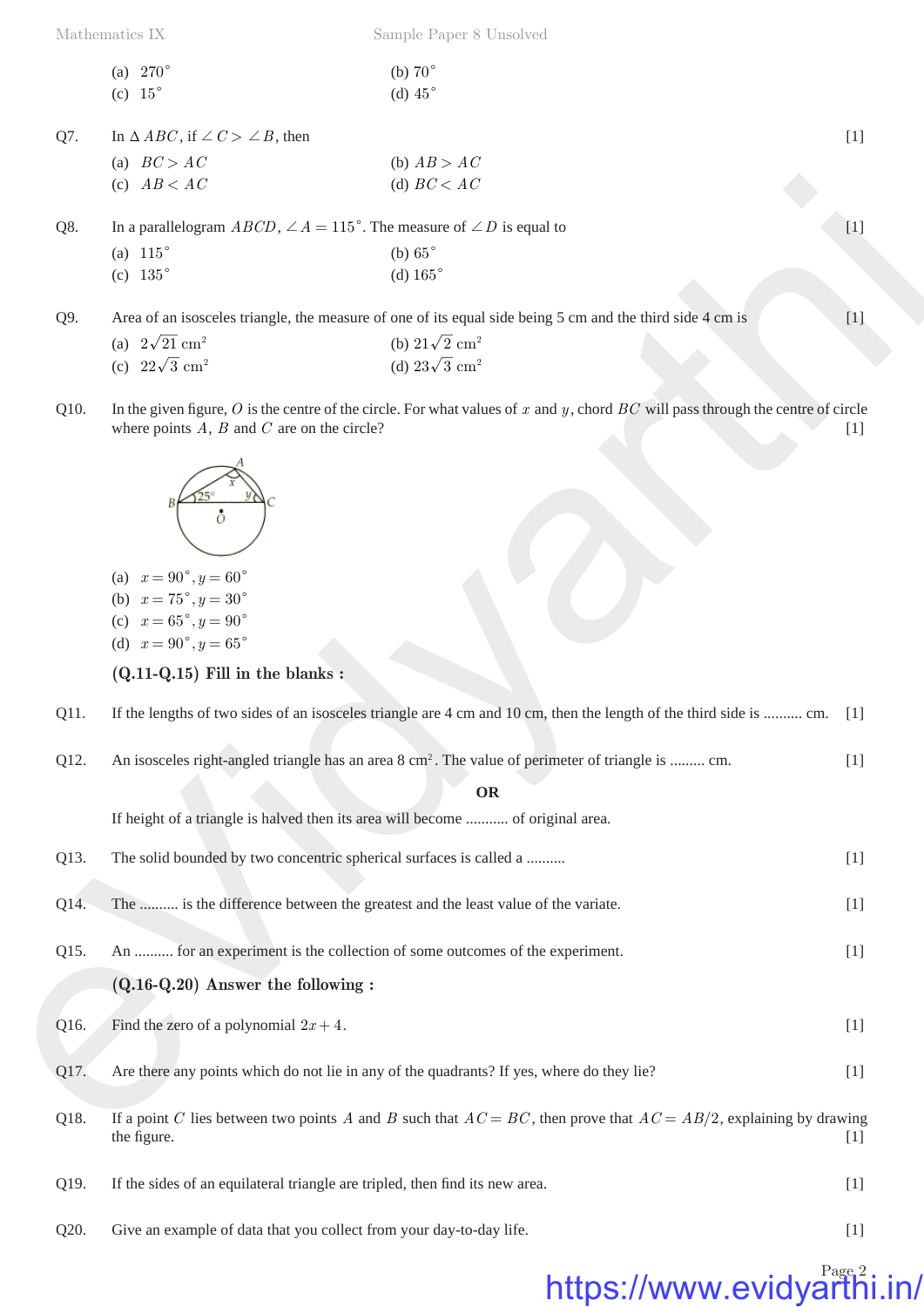# **SECTION B**

Q21. Simplify: 
$$
\frac{6}{3\sqrt{2} - 2\sqrt{3}}
$$
. [2]

### **OR**

If 
$$
\frac{\sqrt{3}-1}{\sqrt{3}+1} = a + b\sqrt{3}
$$
, find the value of a and b.

Q22. If one angle is equal to four times of its complement. Find the angle. [2]

#### **OR**

In the given figure, if  $\angle AOC = 50^{\circ}$ , then find  $(\angle AOD + \angle COB)$ .



Q23. Express *y* in terms of *x*, given that  $2x - 5y = 7$ . Check whether the point (–3, –2) is one the given line. [2]

- $Q24.$  Find the coordinates of the point : [2]
	- (i) Which lies on *x* and *y* axes both.
	- (ii) Whose abscissa is 2 and which lies on the *x* -axis.
- Q25. *AB* and *AC* are two equal chords of a circle. Prove that the bisector of the  $\angle BAC$  passes through the centre of the circle. [2]



Q26. The areas of three adjacent faces of a cuboid are  $x$ ,  $y$  and  $z$ . If its volume is  $V$ , then find its volume. [2]

**OR**

The curved surface area of a right circular cylinder of height  $14 \text{ cm}$  is  $88 \text{ cm}^2$ . Find the diameter of the base of the cylinder.

# **SECTION C**

 $Q27.$  From the choices given below, choose the equation whose graph is shown in the figure.  $[3]$ 

(i)  $x + y = 2$ (ii)  $x - y = 2$  $(iii)$  2x + 2y = 6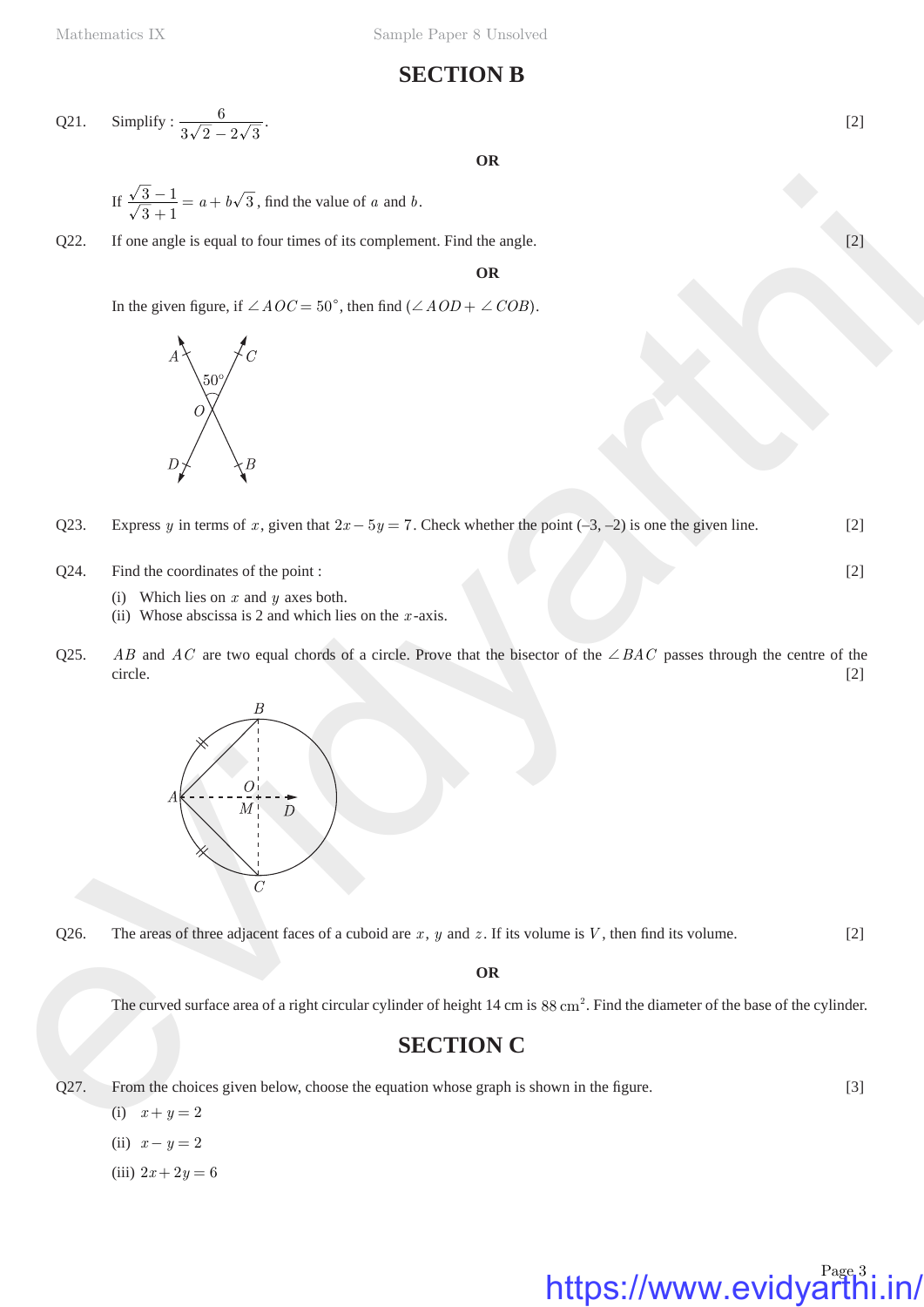

**OR**

Draw the graph of  $3x - 2y = 0$ .

Q28. In the given figure,  $AB \mid \text{CD}$  and *EF* is a transversal, which intersects them at *G* and *H*, respectively. If  $\angle EGB = 35^\circ$ and  $QP \perp EF$ , then find  $\angle PQH$ . [3]



**OR**

What value of *x* would make *AOB* a line in figure, if  $\angle AOC = 4x$  and  $\angle BOC = 6x + 30^{\circ}$ ?



Q29. In the given figure,  $\triangle ABC$  is an isosceles triangle in which  $AB = AC$  and *LM* is parallel to *BC*. If  $\angle A = 50^{\circ}$ , find  $\angle LMC$ . [3]  $\angle LMC$ . [3]



- Q30. Show that if two sides of a triangle are of lengths 5 cm and 1.5 cm, then the length of third side of the triangle cannot be  $3.4 \text{ cm.}$  [3]
- Q31. The sides *BA* and *DC* of a quadrilateral *ABCD* are produced as shown in figure. [3]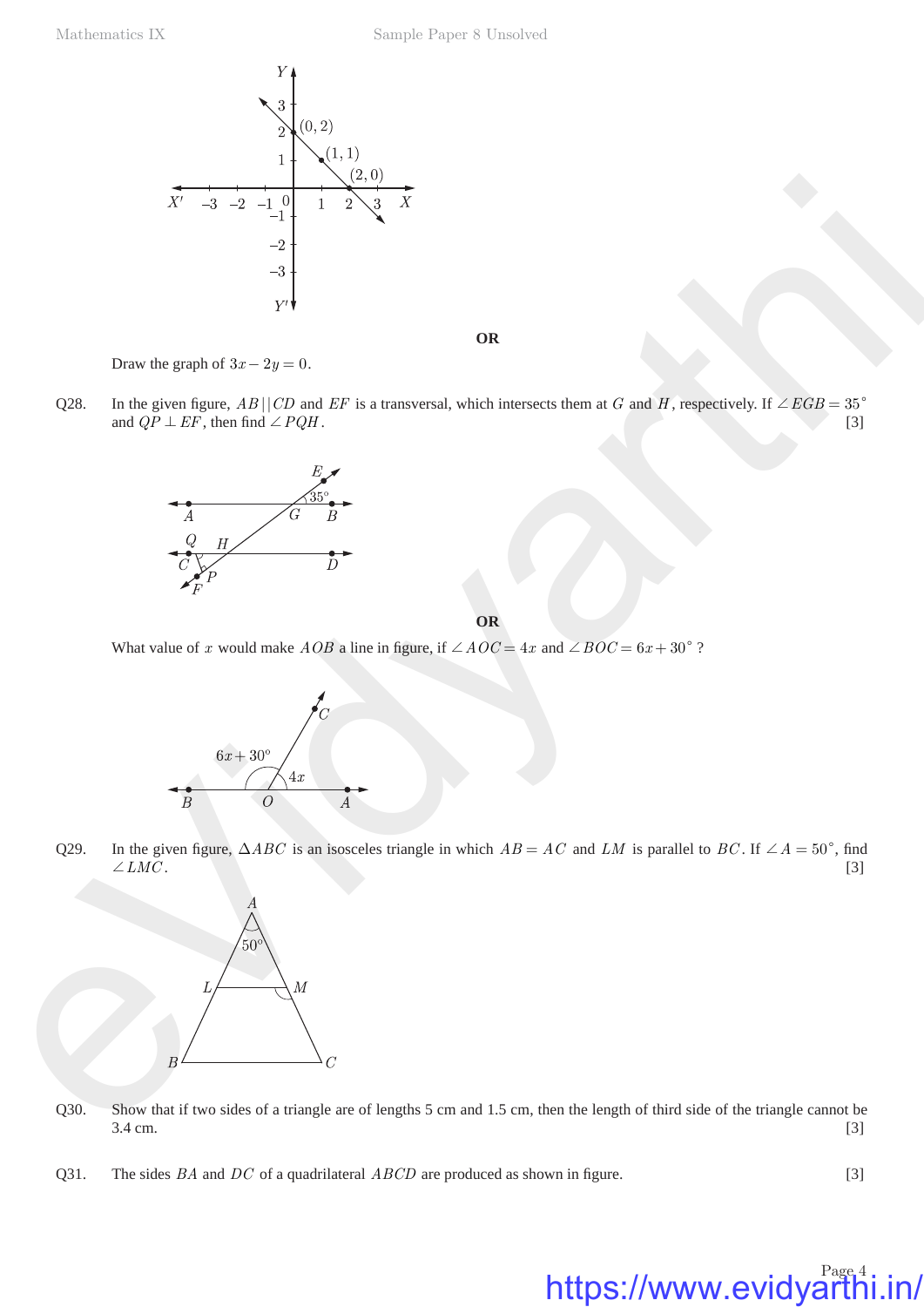

Prove that  $a + b = x + y$ .

- Q32. Show that a median of a triangle divides it into two triangles of equal areas. [3]
- Q33. The sides of a triangle are  $x$ ,  $x + 1$ ,  $2x 1$  and its area is  $x\sqrt{10}$ . Find the value of  $x$ . [3]

### **OR**

|      | Prove that $a + b = x + y$ .                                                                                             |                                                                                                                                                                                                                                                                                                                                                                                |       |
|------|--------------------------------------------------------------------------------------------------------------------------|--------------------------------------------------------------------------------------------------------------------------------------------------------------------------------------------------------------------------------------------------------------------------------------------------------------------------------------------------------------------------------|-------|
| Q32. |                                                                                                                          | Show that a median of a triangle divides it into two triangles of equal areas.                                                                                                                                                                                                                                                                                                 | $[3]$ |
| Q33. |                                                                                                                          | The sides of a triangle are x, $x + 1$ , $2x - 1$ and its area is $x\sqrt{10}$ . Find the value of x.                                                                                                                                                                                                                                                                          | $[3]$ |
|      |                                                                                                                          | <b>OR</b>                                                                                                                                                                                                                                                                                                                                                                      |       |
|      | areas.                                                                                                                   | The diameters of two cones are equal. If their slant heights are in the ratio $5:4$ , then find the ratio of their curved surface                                                                                                                                                                                                                                              |       |
| Q34. |                                                                                                                          | Here is an extract from a mortality table.                                                                                                                                                                                                                                                                                                                                     | $[3]$ |
|      | Age (in years)                                                                                                           | Number of persons surviving out<br>of a sample of one million                                                                                                                                                                                                                                                                                                                  |       |
|      | 60                                                                                                                       | 16090                                                                                                                                                                                                                                                                                                                                                                          |       |
|      | 61                                                                                                                       | 11490                                                                                                                                                                                                                                                                                                                                                                          |       |
|      | 62                                                                                                                       | 8012                                                                                                                                                                                                                                                                                                                                                                           |       |
|      | 63                                                                                                                       | 5448                                                                                                                                                                                                                                                                                                                                                                           |       |
|      | 64                                                                                                                       | 3607                                                                                                                                                                                                                                                                                                                                                                           |       |
|      | 65                                                                                                                       | 2320                                                                                                                                                                                                                                                                                                                                                                           |       |
|      |                                                                                                                          | <b>SECTION D</b>                                                                                                                                                                                                                                                                                                                                                               |       |
| Q35. | Rationalise : $\frac{1}{\sqrt{7} + \sqrt{3} - \sqrt{2}}$ .<br>Factorise : $x^2 + \frac{1}{x^2} + 2 - 2x - \frac{2}{x}$ . |                                                                                                                                                                                                                                                                                                                                                                                | $[4]$ |
| Q36. |                                                                                                                          |                                                                                                                                                                                                                                                                                                                                                                                | $[4]$ |
| Q37. |                                                                                                                          | A part of monthly expenses of a family on milk is fixed which is $\bar{\tau}$ 500 and the remaining varies with the quantity of milk<br>taken extra at the rate of $\bar{\tau}$ 20 per litre. Taking the quantity of milk required extra x litre and the total expenditure on milk is<br>$\overline{\tau}$ y, write a linear equation for this information and draw its graph. | $[4]$ |
| Q38. |                                                                                                                          | Construct $\triangle ABC$ in which $BC = 6.8$ cm, $\angle B = 45^{\circ}$ and $\angle C = 45^{\circ}$ . Construct angle bisector of $\angle B$ and $\angle C$ and let<br>them intersect at point <i>O</i> . Measure $\angle BOC$ .                                                                                                                                             | $[4]$ |
| Q39. |                                                                                                                          | The diameter of the Moon is approximately one-fourth of the diameter of the Earth. Find the ratio of their surface areas. [4]                                                                                                                                                                                                                                                  |       |
|      |                                                                                                                          | <b>OR</b><br>The total cost of making a spherical ball is $\bar{\xi}$ 33,957 at the rate of $\bar{\xi}$ 7 per cubic metre. What will be the radius of this ball ?                                                                                                                                                                                                              |       |
| Q40. |                                                                                                                          | A study on cost of living index for a particular year in a city, the following weekly observations were made.                                                                                                                                                                                                                                                                  | $[4]$ |
|      | Cost of living index $(\bar{\tau})$                                                                                      | Number of weeks                                                                                                                                                                                                                                                                                                                                                                |       |

## **SECTION D**

- Q35. Rationalise :  $\frac{1}{\sqrt{7} + \sqrt{3} \sqrt{2}}$ . [4]
- Q36. Factorise :  $x^2 + \frac{1}{x^2} + 2 2x \frac{2}{x}$ . [4]
- Q37. A part of monthly expenses of a family on milk is fixed which is  $\overline{5}$  500 and the remaining varies with the quantity of milk taken extra at the rate of  $\bar{\tau}$  20 per litre. Taking the quantity of milk required extra *x* litre and the total expenditure on milk is  $\bar{\tau}_y$ , write a linear equation for this information and draw its graph. [4]
- Q38. Construct  $\triangle ABC$  in which  $BC = 6.8$  cm,  $\angle B = 45^{\circ}$  and  $\angle C = 45^{\circ}$ . Construct angle bisector of  $\angle B$  and  $\angle C$  and let them intersect at point *O*. Measure  $\angle BOC$ . [4]

| Number of weeks |
|-----------------|
|                 |
| 10              |
| 20              |
| 9               |
|                 |